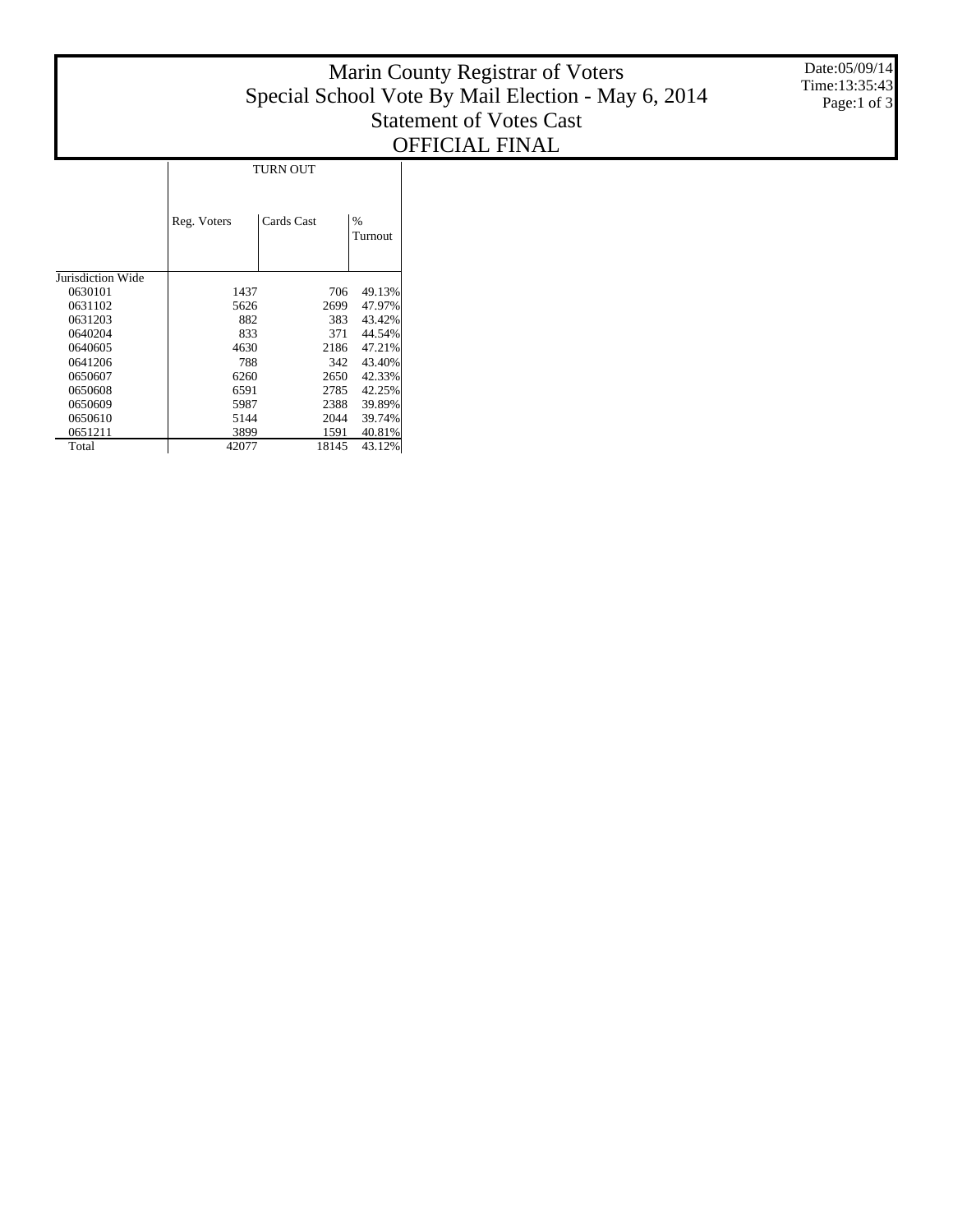## Marin County Registrar of Voters Special School Vote By Mail Election - May 6, 2014 Statement of Votes Cast OFFICIAL FINAL

Date:05/09/14 Time:13:35:43 Page:2 of 3

|                   | NOVATO UNIFIED SCHOOL DISTRICT MEASURE A |                      |                    |            |        |                |        |
|-------------------|------------------------------------------|----------------------|--------------------|------------|--------|----------------|--------|
|                   | Reg. Voters                              | <b>Times Counted</b> | <b>Total Votes</b> | <b>YES</b> |        | N <sub>O</sub> |        |
|                   |                                          |                      |                    |            |        |                |        |
| Jurisdiction Wide |                                          |                      |                    |            |        |                |        |
| 0630101           |                                          |                      |                    |            |        |                |        |
| 0631102           |                                          |                      |                    |            |        |                |        |
| 0631203           |                                          |                      |                    |            |        |                |        |
| 0640204           |                                          |                      |                    |            |        |                |        |
| 0640605           | 4630                                     | 2186                 | 2184               | 1805       | 82.65% | 379            | 17.35% |
| 0641206           | 788                                      | 342                  | 342                | 273        | 79.82% | 69             | 20.18% |
| 0650607           | 6260                                     | 2650                 | 2648               | 2140       | 80.82% | 508            | 19.18% |
| 0650608           | 6591                                     | 2785                 | 2782               | 2224       | 79.94% | 558            | 20.06% |
| 0650609           | 5987                                     | 2388                 | 2384               | 1933       | 81.08% | 451            | 18.92% |
| 0650610           | 5144                                     | 2044                 | 2041               | 1695       | 83.05% | 346            | 16.95% |
| 0651211           | 3899                                     | 1591                 | 1589               | 1230       | 77.41% | 359            | 22.59% |
| Total             | 33299                                    | 13986                | 13970              | 11300      | 80.89% | 2670           | 19.11% |